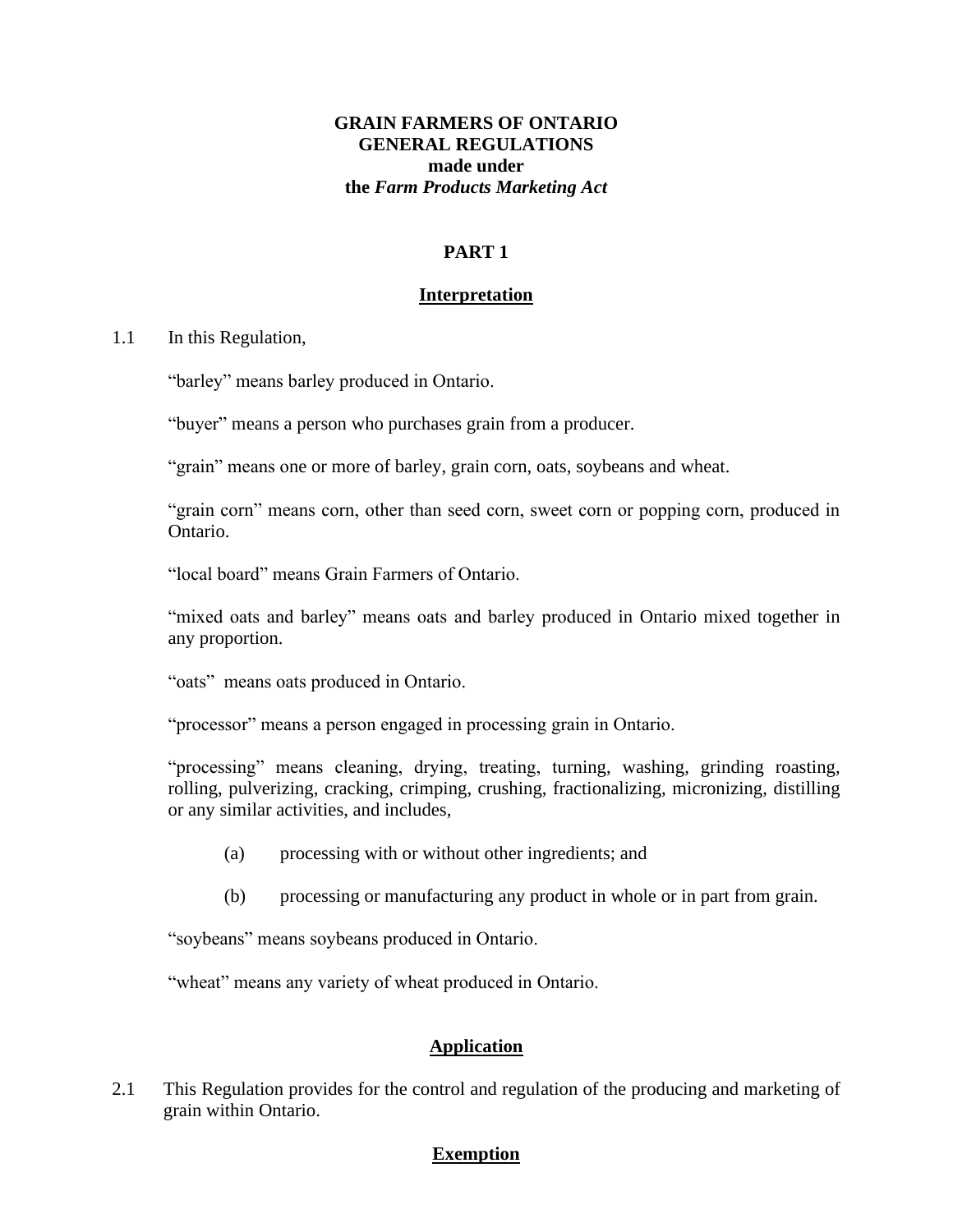- 3.1 In accordance with Ontario Regulation 485/09, this Regulation does not apply to,
	- (a) grain produced and used by a producer at his or her own farm operation; or
	- (b) grain produced and sold by a producer directly to a farm owner or operation, if the grain is intended to be used at the farm owners or operator's farm operation.

# **Licence Fees**

- 4.1 Effective July 1 2022 every producer of wheat shall pay to the local board licence fees at the rate of \$0.80 per metric tonne plus the Grain Financial Protection Plan fee of \$0.05 per metric tonne, for a total of \$0.85 per metric tonne, taken to the third decimal point, in respect of all wheat marketed by the producer.
- 4.2 Effective July 1 2022 every producer of soybeans shall pay to the local board licence fees at the rate of \$1.32 per metric tonne, plus the Grain Financial Protection Plan Fee of \$0.10 per metric tonne, for a total of \$1.42 per metric tonne, taken to the third decimal point, in respect of all soybeans marketed by the producer.
- 4.3 Effective July 1 2022 every producer of grain corn shall pay to the local board licence fees at the rate of \$0.409 per metric tonne, plus the Grain Financial Protection Plan Fee of \$0.001 per metric tonne, for a total of \$0.41 per metric tonne, taken to the third decimal point, in respect of all grain corn marketed by the producer.
- 4.4 Effective July 1, 2022 every producer of oats shall pay to the local board license fees at the rate of \$1.41 per metric tonne, taken to the third decimal point, in respect of all oats marketed by the producer.
- 4.5 Effective July 1, 2022 every producer of barley shall pay to the local board fees at the rate of \$1.29 per metric tonne, taken to the third decimal point, in respect of all barley marketed by the producer.
- 4.6 Effective July 1, 2022 every producer of mixed oats and barley shall pay to the local board fees at the rate of \$1.41 per metric tonne, taken to the third decimal point, in respect of all mixed oats and barley marketed by the producer.

#### **License Fee Collection**

- 4.7 Every person who receives grain shall deduct from the money payable for the grain any license fees payable to the local board by the person from whom the person receives the grain, and shall forward such license fees to the local board at its office.
- 4.8 All licence fees to be deducted under section 4.7 shall be forwarded to the local board at its office at  $679$  Southgate Drive, Guelph, not later than the  $15<sup>th</sup>$  day of the month following the month of the sale of the grain of the producer.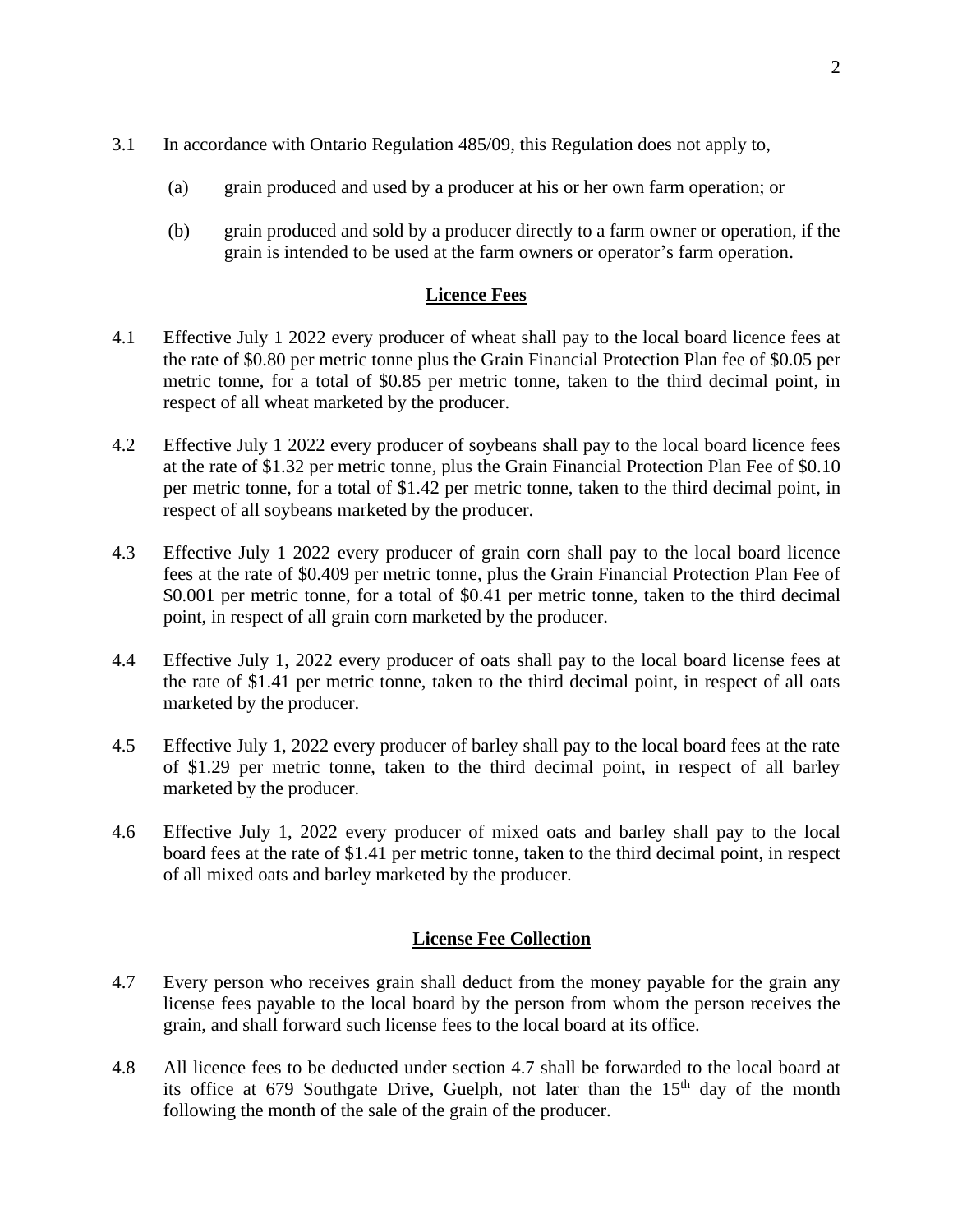- 4.9 Interest calculated at the rate of 2% per month shall be payable by the person required to pay the fees to the local board in respect of any licence fees and arrears.
- 4.10 The local board may collect outstanding licence fees, including their recovery by way of a legal proceeding.

### **Information**

5.1 Every producer, buyer, processor and any persons or bodies who assemble, offer to sell, sell, ship, store or transport grain shall register their names, business addresses and email addresses with the local board.

## **Barley, Grain Corn, Oat, Soybean and Wheat Information**

- 6.1 Every buyer who purchases barley, grain corn, oats, soybeans or wheat from a producer shall submit to the local board by the  $15<sup>th</sup>$  of the following month,
	- i. A summary of the purchases that includes:
		- a. the producer name, farm/business name, civic address, PO Box, city/town, province, postal code, telephone number.
		- b. Settlement date (YYYY/MM/DD)
		- c. the number of dry metric tonnes, reported to the third decimal.
		- d. the price paid per metric tonne before deductions for grade, moisture, dockage and license fees.
		- e. The total for the month of metric tonnes purchased, the license fees deducted from producers and the HST
	- ii. Payment for the license fees plus HST.
	- iii. NIL reports are required where no purchases have been made during that month.
	- iv. To submit reports electronically, contact the local board for instructions at  $checkoff@gfo.ca$  and include the dealer name, dealer license number, a contact name and phone.

# **PART 2 – GENERAL PROVISIONS**

#### **Forms and Filings**

5.1 (1) The forms referred to in this Regulation are attached.

(2) Unless otherwise directed by the local board, when information is to be provided, reports made or licence fees or service charges paid, they shall be provided, made or paid to the local board at its head office at 679 Southgate Drive, Guelph, Ontario, N1G 4S2.